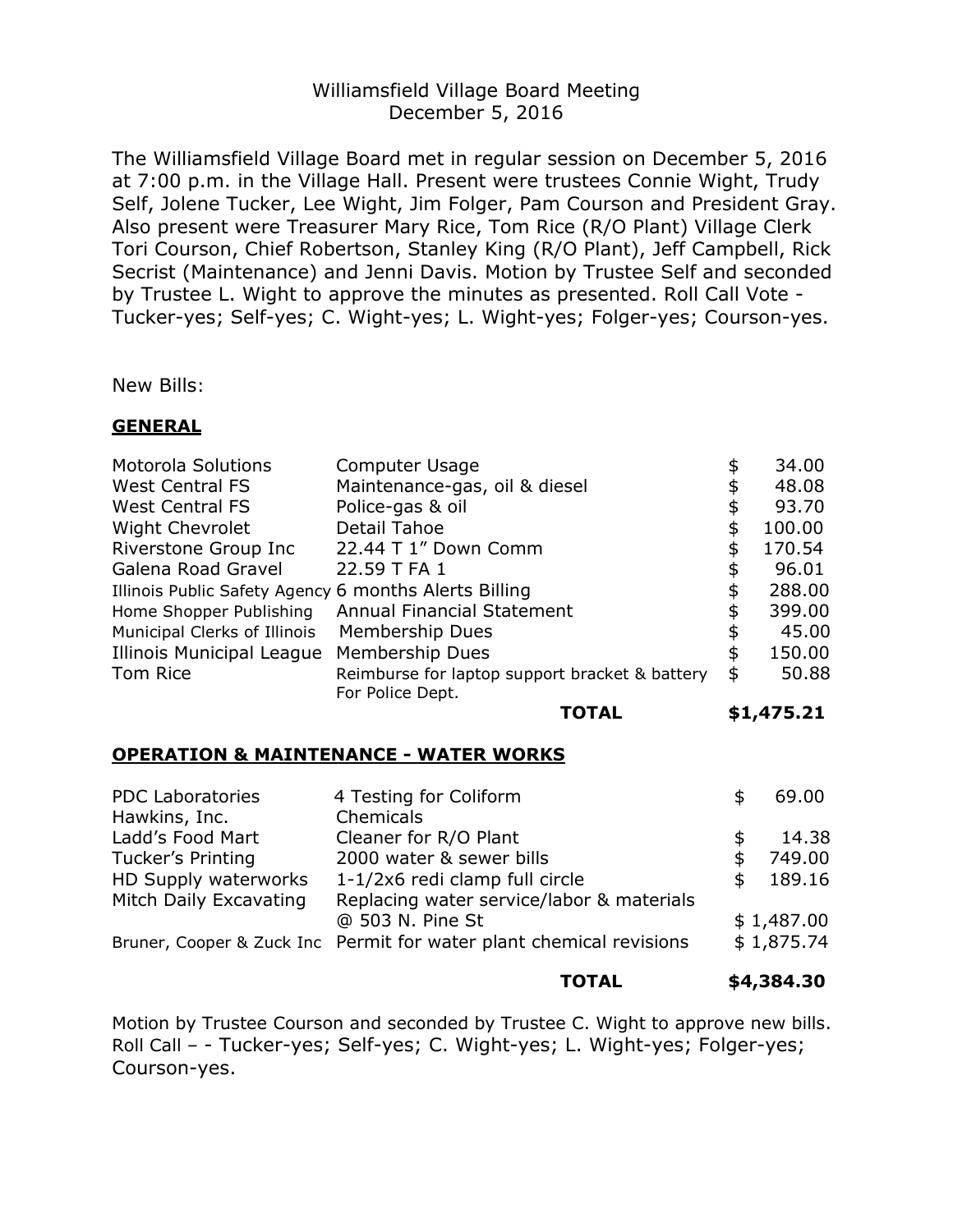President Gray reviewed financial statements for the month. All were in order. Motion by Trustee Tucker and seconded by Trustee C. Wight to approve financial statement. Roll Call - Tucker-yes; Folger-yes; L. Wight-yes C. Wight-yes; Coursonyes; Self-yes.

Public Comment: Jeff Campbell informed the Board that his company is unable to collect the water/sewer payments for the Village. His office will continue to collect the water bills until the Village makes other arrangements Jenni Davis stated her home cannot be sold until the Village has joined the National Flood Insurance Program. Her home has been considered on a flood plain since 2011. President Gray assured her that the ordinance would be passed in the meeting tonight and the Village Attorney is working with us to get everything finalized as soon as possible.

Correspondence: President Gray received 2 items from the Illinois Municipal League stating a law has been passed that requires a local ordinance to be passed for reimbursing expenses for travel, lodging and other expenses for Village employees. Motion to pass ordinance for travel expenses by Trustee Self and seconded by Trustee Courson. Roll Call - Tucker-yes; Folger-yes; L. Wight-yes C. Wight-yes; Courson-yes; Self-yes. The other bill that passed is a requirement for water to be tested at the school for lead. The bill doesn't specify how the Village will get reimbursement for the testing fees. That bill is still in the works.

Maintenance Department: They removed snow on the streets during our first snow of the year. They installed the new door on Caldwell Cottage. The Hummer battery was dead and Rick Secrist thinks there might be a short; he is going to follow up with that. Treasurer Mary Rice stated the credit app for the John Deere was accepted. Rick is going to take the tractor in for an oil change and have the back hoe adjusted which will be covered under warranty.

Police Department: Chief Robertson is working on getting WIFI for the new computer system that is required. The following calls of service were handled by the police department for the month of November:

Alarm High School Secure (false) Driving complaint Unable to locate Sex Offender Reg/check Verified address/ROF Domestic dispute **One party present/ROF** 

Dog at large complaint Owner warned & advised Door open Key holder responded/secure

# **Citations issued in November:**

Violations Citations Warnings